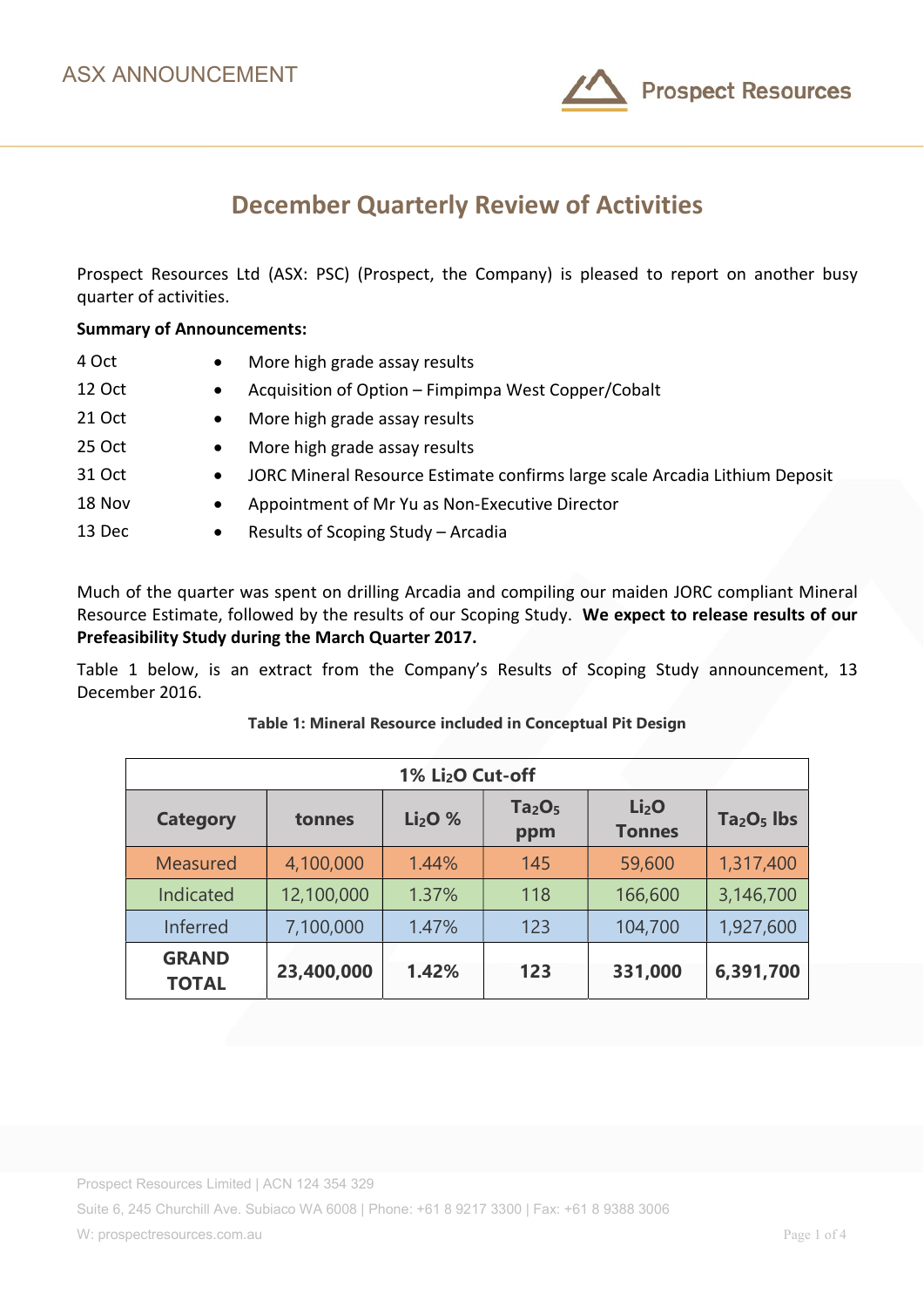

## Arcadia High Grade Lithium Project

Activities during the quarter included:

- Diamond drilling
- RC drilling
- Process Plant design
- Resource modelling
- Environmental approvals
- Metallurgical testing
- Successful slope stability analysis
- Provisional Mine Plan produced
- Acquisition of additional Mining Licences/claims
- Camp upgrades
- Mineral Resource Estimate
- Completion of Scoping Study
- Commenced farming with planting of first maize crop.

#### New Members to the Team

During the Quarter, we are pleased to report that we were successful in building our team with the following hires:

Lee John – General Manager, Operations Lee is a Minerals Processing Engineer. He has more than 25 years' experience in mining and minerals processing and more than 18 years in management roles, including COO, CEO. Lee's African experience includes operating mining projects within Congo (DRC), Mozambique, Zambia, Botswana, Kenya, Tanzania and Zimbabwe.

Lee's remit is to manage the design, construction and operations of the Arcadia High Grade Lithium Project. Some 50% of his salary package is performance based with hurdles to be based on key indicators including production dates and rates of production (KPIs).

Mike Kitney – Consultant, Metallurgy, Process Design Mike is a practising metallurgist with over 46 years' with experience in mineral processing ranging from R&D, operations management. Also latterly project design, construction and commissioning.

 Minerals exposure includes alumina, phosphate, gold, copper, tin and lithium. In the latter case Mr Kitney has specific experience in spodumene beneficiation and downstream lithium carbonate plant design, construction and commissioning.

He also holds an MSc degree in Mineral Economics

## David Miller – Consultant Marketing and Off-take

David is a mining engineer with 33 years' experience in the mineral resource industry. In the last ten years he has held in a number of senior business development roles including the assessment, development and product marketing of lithium, tin and tantalum projects.

Suite 6, 245 Churchill Ave. Subiaco WA 6008 | Phone: +61 8 9217 3300 | Fax: +61 8 9388 3006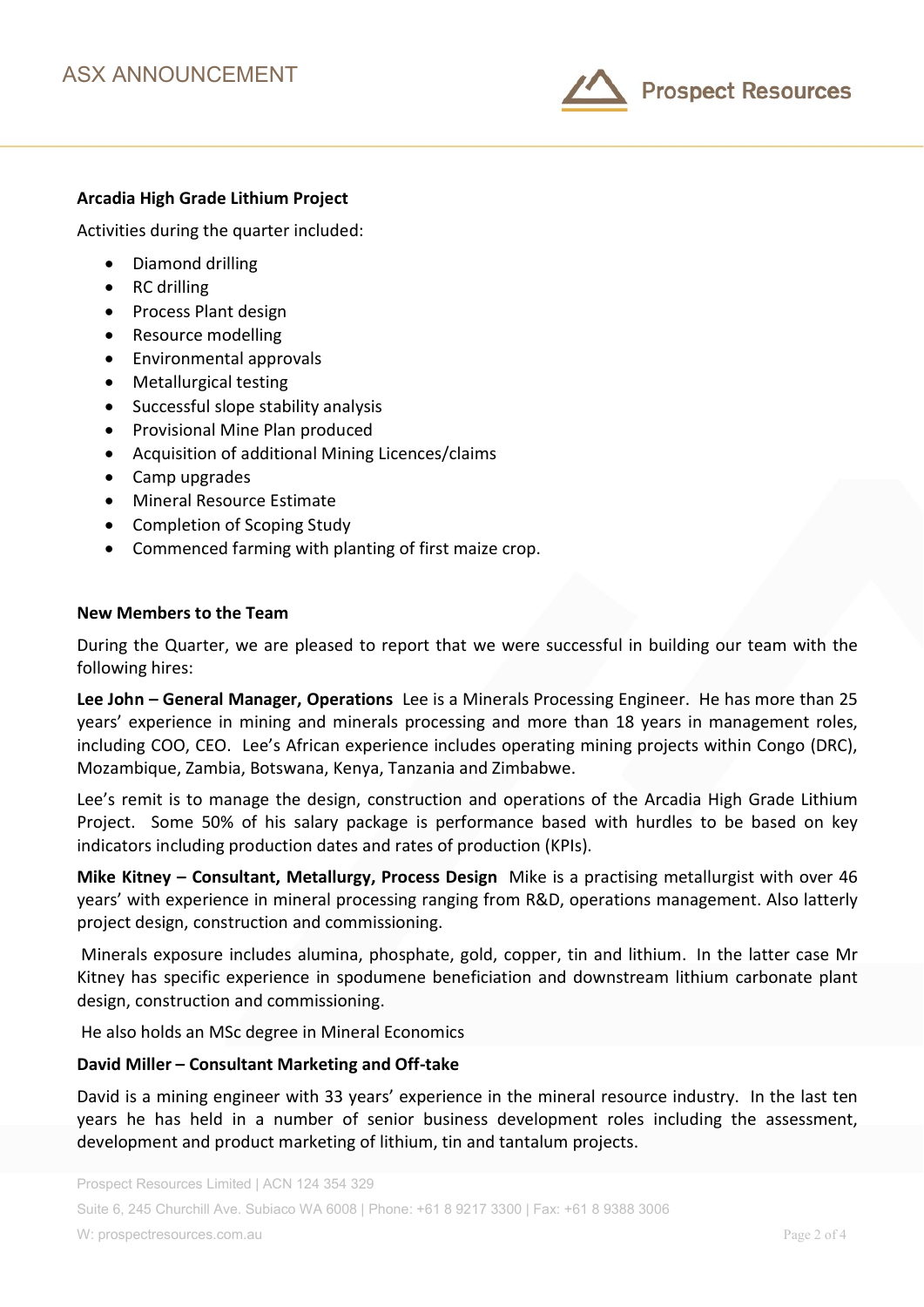

## Farming – Arcadia Surface Rights

During the quarter, we entered into a government approved farm lease, covering a large proportion of the surface area of the Arcadia High Grade Lithium Project. We purchased farming equipment and planted our first maize crop covering some 80 hectares.

This is part of Prospect's commitment to local stakeholders. These farming operations are expected to provide an additional source of employment within the region and a source of income to Prospect. We plan to approach other landholders relevant to Arcadia and offer to farm their land on standard leasing terms for the 2018 season.

## God's Gift Lithium Project

Due diligence drilling during the quarter generated no significant leads and so a decision was made to not exercise our option.

### Gwanda East Gold Projects

Development of the Prestwood gold mining operations has been disappointing. During the quarter, additional drilling was completed under the historic workings however grades were not consistent enough to expand production. A decision was made to go slow and refocus on the historic Sally Mine.

During the quarter, the Sally shaft was dewatered, a headframe erected and rails delivered for installation. The head gear is being commissioned and it is expected that the shaft rehabilitation will be completed by the end of February allowing for survey and mapping of the areas previously under water and for underground exploration drilling to be undertaken.

### Fimpimpa West Copper/Cobalt Project

Due diligence has been completed by Geoquest

- Initial Exploration Target of 15-25Mt at 1.0%-1.5% Cu.+.
- Drill program being designed to twin historic holes

Note<sup>+</sup> The Fimpimpa West Copper/Cobalt Project has been the subject of historic drilling, exploration however, the Company has not undertaken a detailed exploration programme nor a drilling programme. The Exploration Target is based on previously published data, much of which predates JORC 2012 and the Company's future exploration programme. The potential quantities and grades are conceptual in nature and there has been insufficient exploration to date to define a Mineral Resource. It is not certain that further exploration will result in the determination of a Mineral Resource under the "Australasian Code for Reporting of Exploration Results, Mineral Resources and Ore Reserves, the JORC Code" (JORC 2012).